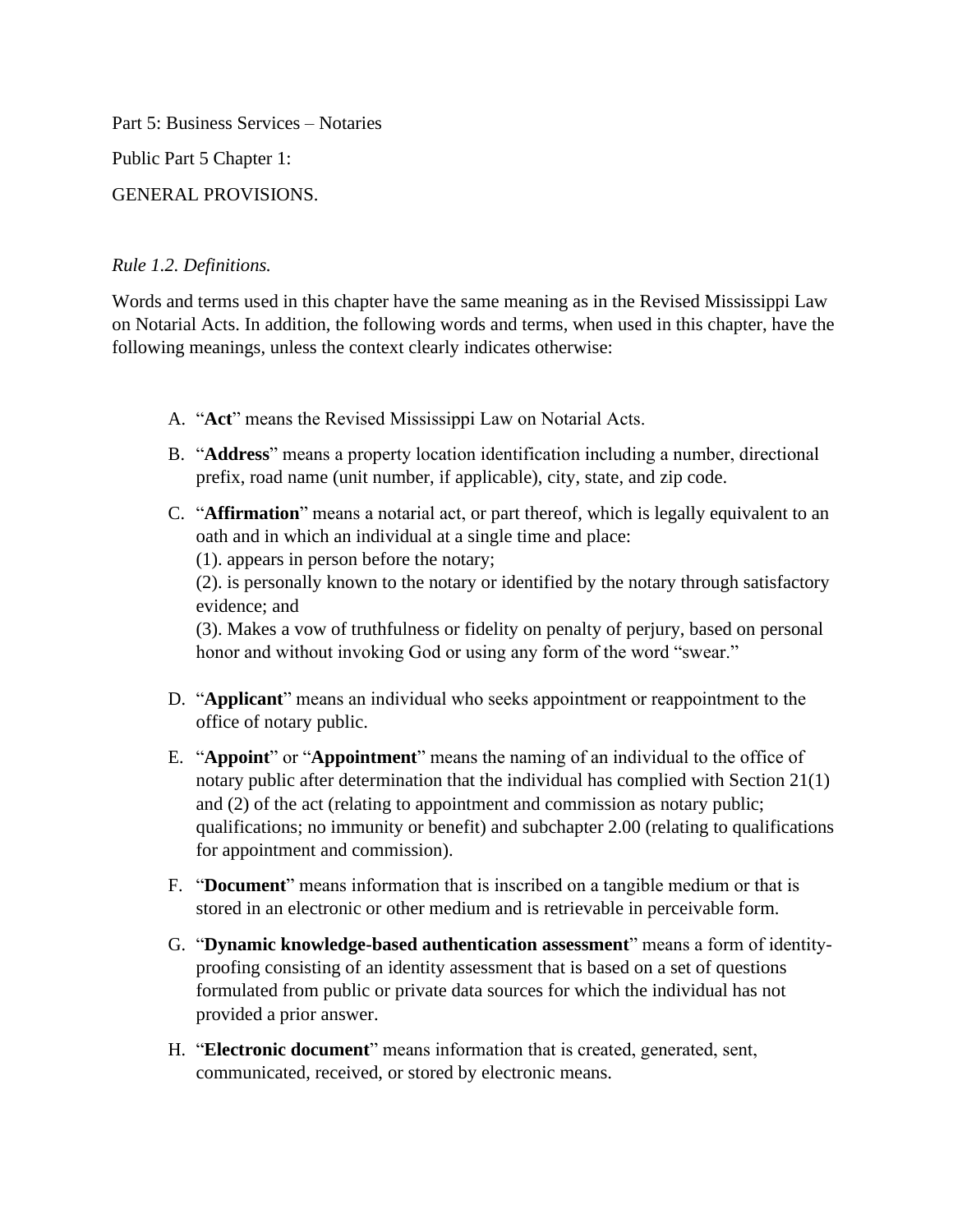- I. "**Electronic notarial act**" means an official act by a notary public on or involving an electronic document and using electronic means authorized by the Secretary of State or the laws of the jurisdiction of appointment.
- J. "**Electronic notarial certificate**" means the portion of a notarized electronic document that is completed by the notary public; bears the notary public's electronic signature and/or official electronic seal, official title, commission number, commission expiration date, any required information concerning the date and place of the electronic notarization; and states the facts attested to or certified by the notary public in a particular electronic notarization.
- K. "**Electronic notarization system**" means a set of applications, programs, hardware, software, or technologies designed to enable a notary public to perform electronic notarizations that renders every electronic notarial act tamper-evident through the use of a security procedure and that meets the requirements of the act and these rules.
- L. "**Electronic notary seal**" and "**official electronic seal**" mean information within a notarized electronic document that includes the notary public's name, jurisdiction of appointment, commission number, and commission expiration date, and generally corresponds to data in notary public seals used on paper documents.
- M. "**Electronic signature**" means an electronic sound, symbol, or process attached to or logically associated with an electronic document and executed or adopted by a person with the intent to sign the electronic document.
- N. "**Notary public**" means an individual commissioned or appointed to perform a notarial act by the Secretary of State of this State.
- O. "**Oath**" means a notarial act, or part thereof, which is legally equivalent to an affirmation and in which an individual at a single time and place:

(1). Appears in person before the notary;

(2). Is personally known to the notary or identified by the notary through satisfactory evidence; and

(3). Makes a vow of truthfulness or fidelity on penalty of perjury while invoking God or using any form of the word "swear."

- P. "**Public key certificate**" means an electronic credential which is used to identify an individual who signed an electronic document with the certificate.
- Q. "**Secretary of State**" means the Secretary of State of Mississippi.
- R. "**Real time**" means the actual span of uninterrupted, simultaneous communication during which all parts of an electronic notarial act occur.
- S. "**Reappoint**" or "**reappointment**" means the naming of an individual who previously held a commission as a notary public to the office of notary public after determination that the individual has complied with Section 21(1) and (2) of the act (relating to